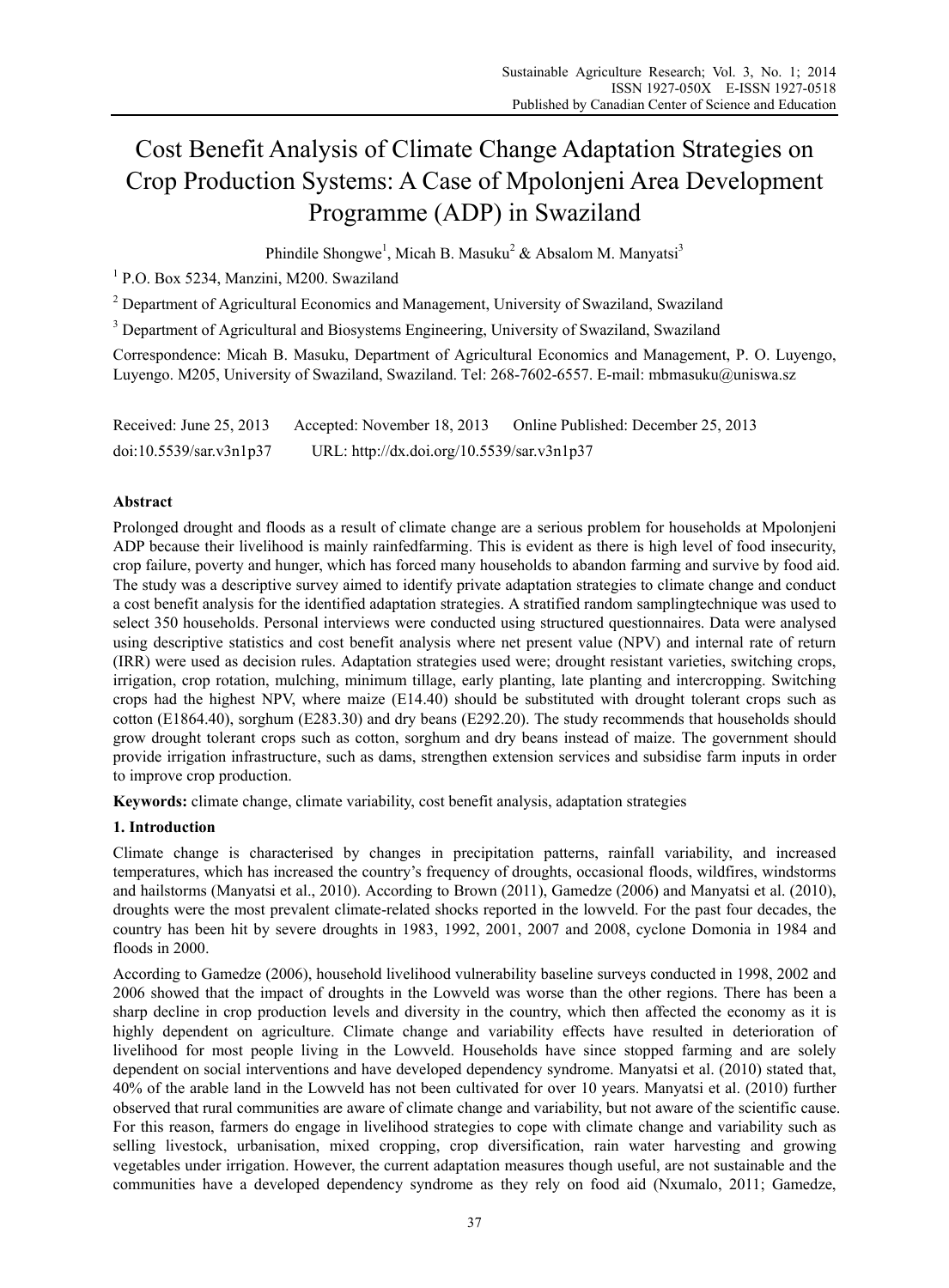#### 2006).

Adaptation to climate change is not a new phenomenon, throughout human history, societies have adapted to natural climate variability, but the human-induced climate change has led to a new complex dimension to this age-old challenge (Hachigonta, 2012). According to Burton et al. (2002) adaptation refers to the adjustment to ecological, social and economic systems done by individuals, groups or institutions in response to actual or expected climate stimuli and their effects or impacts. This involves changes in processes, practices or structures to moderate, offset potential damages or to take advantage of opportunities associated with climate change and variability. This enhances resilience and reduces vulnerability of communities as the people change their mix of production activities and the community rules and institutions in order to meet their livelihood needs.

In crop production, adaptation involves changes in management practices such as shifting planting dates, increasing fertiliser use, introduction of new plant varieties and use of irrigation systems to offset the effects of reduced precipitation and higher temperatures on yields. These strategies can be short or long run, private or public (Bruin, 2011; Callaway, 2003; Sathaye & Christensen, 1998; Schipper, 2007).

A key strategy for managing risk and vulnerability associated with climate change is developing and implementing evidence-based policies and programmes that respond to local realities and priorities. For adaptation to be successful, it should be taken within a comprehensive and interactive process of social institutions and organizational learning and changes.

Challenges faced by smallholder farmers cannot be overlooked as they form 70% of the people living in rural areas in Swaziland and they manage vast areas of land, but make up the largest share of undernourished.They are the most vulnerable and marginalised, often lack secure tenure and resource rights. Smallholder farmers on Swazi Nation Land (SNL) are facing the challenge of low agricultural productivity due to several factors including climate change. According to Manyatsi et al. (2010), rural households are adapting to climate change, however the issue of poverty and hunger has not been fully addressed by such attempts as many people still rely on food aid. The question might be that, are these farmers using economic strategies or are they using these strategies the right way? Such questions cannot be fully addressed until these adaptation strategies are evaluated in terms of their efficiency. To address this concern, the study uses a cost benefit analysis to evaluate the adaptation strategies used by households in order to identity the most economic and practical strategies. The main objective of the study was to examine the costs and benefits of climate change adaptation strategies used by farmers in crop production, the specific objectives were to; (1) Identify private (action by farmers) adaptation strategies implemented at Mpolonjeni; and (2) Quantify the costs and benefits of private adaptation strategies to climate change at Mpolonjeni.

# **2. Literature Review**

## *2.1 Impacts of Climate Change on Crop Production*

Climate is a primary factor for agriculture productivity, such that any environmental change affects plant and animal production. Climate change has resulted in increased temperatures, which increase transpiration and evapotranspiration rate causing severe water stress as plants lose a lot of water and soil moisture is depleted (Aydinalp & Cresser, 2008). The effect of increased temperature depends on the crop's optimal temperature requirements for growth and reproduction such that if warming exceeds a crop's optimum temperature, yield declines (Clair & Lynch, 2010). Reduced soil moisture decreases available water for irrigation as water level from water sources decrease, and it becomes more difficult to meet plant water demand even by irrigation.

During droughts, plant roots are underdeveloped and unable to absorb nutrients and mineral from the soil. Reduced soil moisture decreases the amount of dissolved nutrients, increase concentration of nutrients making them toxic, and increases salinization. Droughts reduce soil fertility by reducing the organic component of the soil as the amount of crop residues is reduced. Leaching of soil nutrients occur during floods and high intensity rainfall. This has a negative impact on plant growth as plants suffer from nutrients deficiency syndrome. High rainfall intensity is one major cause of soil erosion. This removes the top nutritious soils and reduces nutrients available to plants and therefore reduces productivity (Clair & Lynch, 2010).

Climate change alters the distribution, incidence, intensity of pests, diseases and invasion of alien species. High temperatures coupled with wet conditions create new niches and favours growth of pests and pathogenic organisms (FAO, 2008). Droughts and floods kill animals that are used by small scale farmers for ploughing, thereby leaving them with no choice, but to hire tractors. However, most rural households do not afford such services because of their poor financial background. Planted areas are therefore reduced and food insecurity increases forcing them to rely on food aid.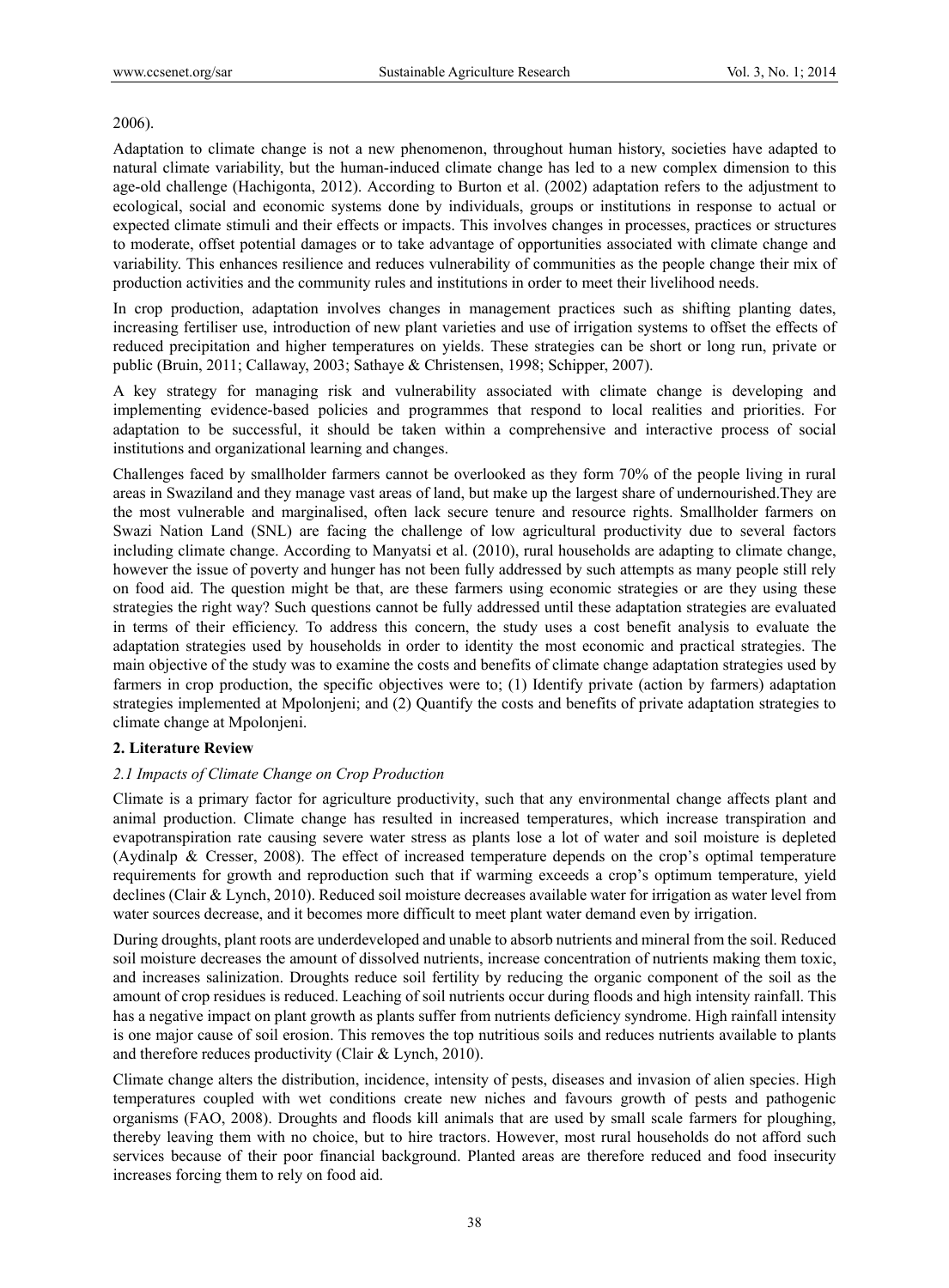### *2.2 Adaptation Strategies and Adaptation Programmes to Climate Changein Crop Production*

Adaptation strategies to climate change can be private and public sector adaptation. Private adaptation strategies involve action taken by non-state agencies such as farmers, communities or organizations, firms in response to climate change perceived by them based on a set of available technology and management options. Private adaptations are implemented by farmers only when they considered them cost effective. These include switching crop, shifting crop calendar, management practices that suit the new climate, changing irrigation scheme and selecting different technologies. Public adaptation involves actions taken by local, regional and or national government to provide infrastructure and institutions that reduce the negative impact of climate changes. Public adaptation strategies include modernization or development of new irrigation infrastructure, transport or storage infrastructure, land use arrangements and property rights, water shed management institutions (Bruin, 2011; World Bank, 2010).

According to Sathaye and Christensen (1998), Bruin (2011), adaptation strategies can be either proactive or anticipatory depending whether adaptation takes place before or after climate change. Reactive adaptation address problems linked to climate change after they have been observed while proactive adaptations anticipate future problems and put solutions in place beforehand. In crop production**,** reactive adaptations include soil erosion control, dam construction for irrigation, soil fertility maintenance, development of new varieties, shifting planting and harvesting time. Anticipatory adaptations involve development of tolerant cultivars, research development, policy measures on taxation and incentives.

Enhancing adaptive capacity would reduce vulnerability to climate change and promotes sustainable development. Improving access to financial resources would allow farmers to buy farm inputs and equipment and this therefore, increases production and reduces poverty. Improving education and information would help disseminate information on climate change adaptation strategies and improve awareness of potential benefits of adaptation. Farmers can adapt by using drought resistant and early maturing seeds whichenable crops to escape long dry spells towards the end of the growing season. Providing infrastructures such as building dams enable farmers to irrigate during drought periods or supplement rainfall during and within the growing season which provide water for the plant. Improving roads make it easy for farmers to access markets for their produce and are able to buy inputs (IPCC, 2007).

Nhemachena and Hassan (2007) point outthat meteorological agency provides households with necessary information to use when planning for crop production. Research and development in the agriculture sector, disseminates appropriate technology and ensure that cheap technologies are available for smallholder farmers. Smallholder farmers can adapt to climate change by changing planting dates and diversifying crops (Gbetibouo, 2009). Yesuf et al. (2008) added that smallholder farmers can adapt to climate change by practicing soil and water conservation measures and planting trees. According to Mudzonga (2011), households adapt to climate change by crop diversification, using drought resistant crops, crop rotation, mulching, minimum tillage, intercropping, conservation agriculture and climate smart agriculture.

#### *2.3 Climate Change and Its Mitigation*

Mitigation focuses on the reduction of greenhouse gas emission or enhancing their removal from the atmosphere, while adaptation reduces the negative changes resulting from global warming and enhance beneficial impacts (Bruin, 2010). Mitigation through forestry and agriculture is the most important mitigation strategy for developing countries as they do not contribute much in greenhouse gas emission (Bryan et al., 2008).

According to Manyatsi et al. (2010), mitigation strategies in Swaziland include; investing in renewable energy, intensifying energy policies, and enforcing switching off lights and other electrical appliances in public institutions, enforcing legislation of cutting down trees, reducing veld burning, funding mitigation projects on methane capture, bringing services to people to reduce long distance transportation, installation of solar systems in all public buildings, installation of efficient appliances in all public places, improving wiring to and installation of smart devices to enable switching off lights when not in use, promoting energy efficiency in industries, licensing conditions to favour fuel switch in industry from coal to biomass, natural gas and methane.

## *2.4 Conceptual Framework*

## 2.4.1 Cost Benefit Analysis

Cost benefit analysis is an economic analysis to aid social decision-making and is used to evaluate the desirability of a given intervention or interventions. It is a formal discipline used to help appraisal or assess projects and informal approach to making decisions of any kind to establish whether a proposed public or private investment is worthwhile (Kingston, 2001). The method compares all costs and benefits that can be expressed in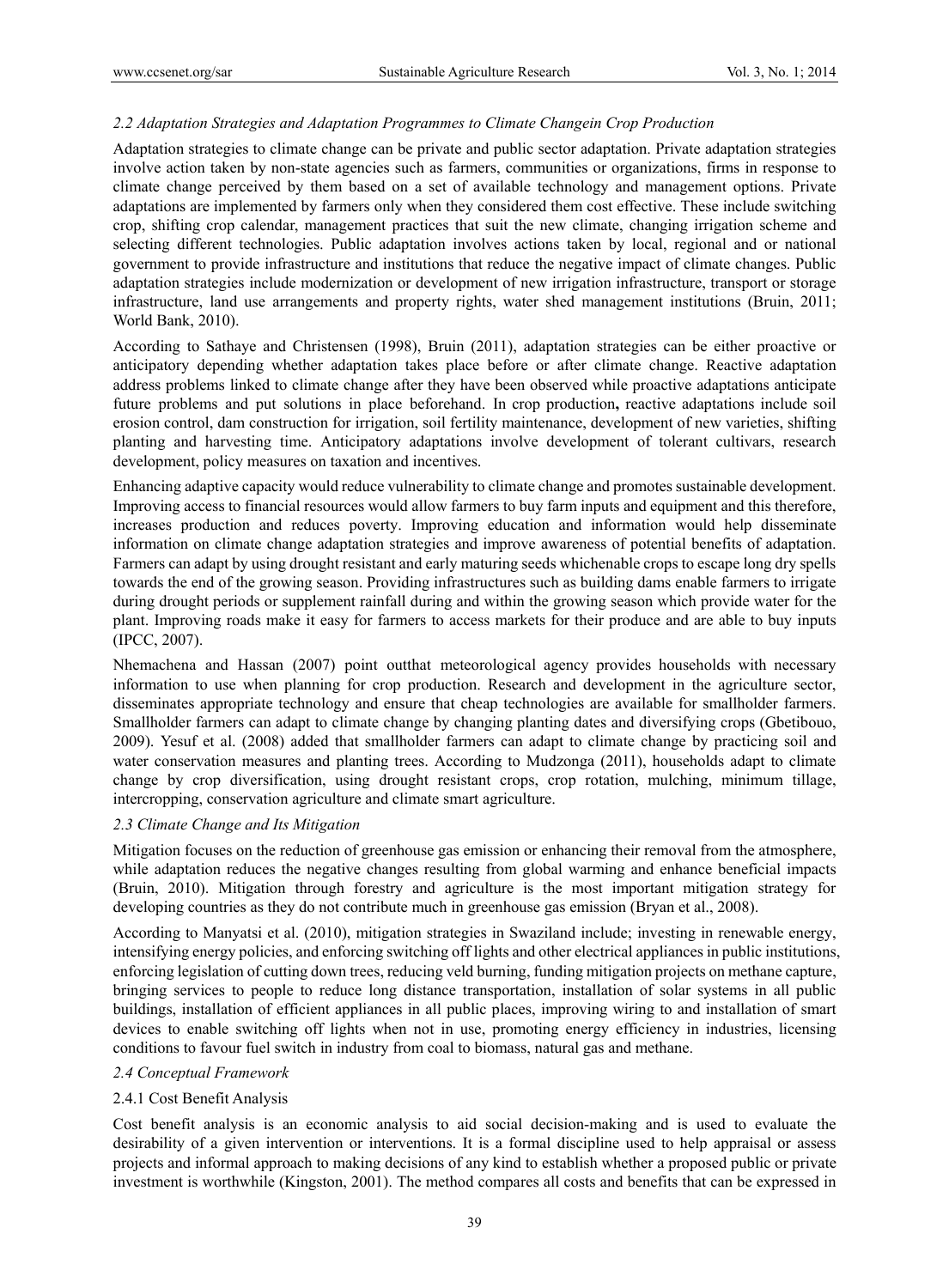monetary terms. To indicate the most efficient method, net present values, cost benefit ratios or internal rates of returns for the adaptation strategies were compared.

The conceptual framework in Figure 1 shows the linkage between climatic variables with agricultural production, hence food security. Climate change influence the policies governments make and the adaptation strategies adopted by victims of climate change. Existing policies and institutions also influence the households' susceptibility to climate change. Climate change affects crop yield and the livelihood patterns of households depending on adaptation strategies put in place

According to Smit and Pilifosova (2001), adaptation strategies determine the productivity of ecosystems and the food security status of the households. A low agricultural production and productivity due to climate change has implications on households' livelihoods and food security. Food security exist when all people, at all times, have physical and economic access to sufficient, safe and nutritious food to meet their dietary needs and food preferences for an active and health life (FAO, 1996). Food availability is a function of domestic production, distribution, storage, imports and exports. In most cases food availability is used as a measure of food security.

The conceptual framework was developed on the bases that climate change has an impact on agriculture. To improve on this situation, households adapt to the changed climate with the aim of reducing the effects. However, to achieve maximum yields, the adaptation strategies must be assessed to identify the most economic and effective adaptation strategies. Cost benefit analysis is used to evaluate the strategies such that improved yields can be realised even if there are negative impacts of climate change. This also allows farmers to choose the most efficient strategy.



Figure 1. Conceptual framework

#### **3. Methodology**

# *3.1 Study Design*

The study used a descriptive quantitative research design and describes adaptation strategies employed by households. It analyses adaptation strategies using a cost benefit analysis to identify the most effective and economic strategies.

#### *3.2 Study Area*

Mpolonjeni Area Development Programme of Swaziland (ADP) is located in the central east of Swaziland in the Lubombo administrative region and in the Lowveld ecological zone (Figure 2). It consists of two constituencies; Mpolonjeni constituency and Lugongolweni constituency. The ADP has five chiefdoms (communities) which are Mpolonjeni, kaLanga, kaNgcina, kaShoba and kaNdzangu.

The area receives 500-900 mm of rainfall per annum which occurs in summer and occasionally in winter. This is far less than the optimum water requirement for most crops. Household livelihoods depend on rainfed subsistence farming, which is characterised by low yields and frequent crop failure due to adverse effects of climate change and climate variability amongst many other factors.

The study area has an altitude of 303 m above sea level and is undulating plain to gently undulating plain. The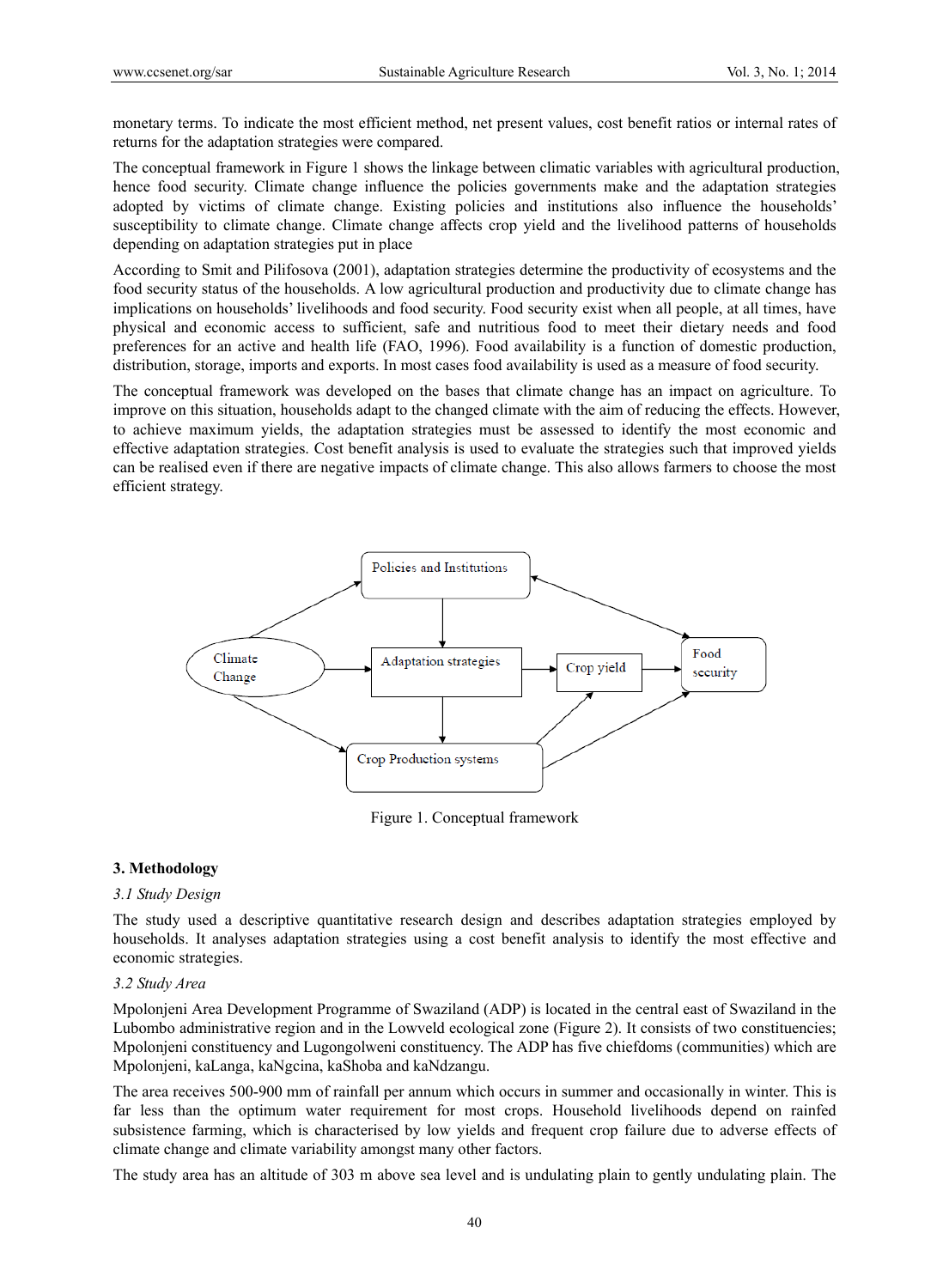soils range from red loam to red clay soils and are good for crop production except for root crops. Average minimum temperatures are 15.4 ºC and the maximum temperature are 28.3 ºC (Vilakati, 1997).



Figure 2. Map of Swaziland showing Mpolonjeni ADP

The community has reported a high increase in temperatures for the past decades which has reduced crop production and livestock feed pastures. For the past years, households have reported maize yields of 0.2 tonnes per hectare or no harvest at all (Nxumalo, 2011). As a result of the high temperatures, erratic, less frequent and unreliable changes in rainfall patterns, low intense rainfall in the area, farmers are more vulnerable to climate change. Climate variability reduces productivity and negatively affects the weather-dependent livelihood systems of the farmers. This makes the area to be a representative sample of areas that are negatively affected by climate change in the country.

# *3.3 Target Population and Sampling Procedure*

The target population was 3157 households at the Mpolonjeni ADP. The households were composed of smallscale farmers practising subsistence rainfed and mixed farming on communal land. Astratified random sampling technique was used to obtain cross-sectional data from a sample of 350 households where chiefdoms (communities) were used as strata.Table1 presents the breakdown of the sample. However, from this sample only 257 households were producing crops, hence analysis was based on these households.

| <b>Chiefdom (Community)</b> | <b>Population size</b> | Sample size |
|-----------------------------|------------------------|-------------|
| Mpolonjeni                  | 614                    | 68          |
| Langa                       | 1645                   | 183         |
| Ngcina                      | 157                    | 17          |
| Shoba                       | 441                    | 49          |
| Ndzangu                     | 300                    | 33          |
| Total                       | 3157                   | 350         |

Table 1. Population and sample size of households from the chiefdoms of Mpolonjeni ADP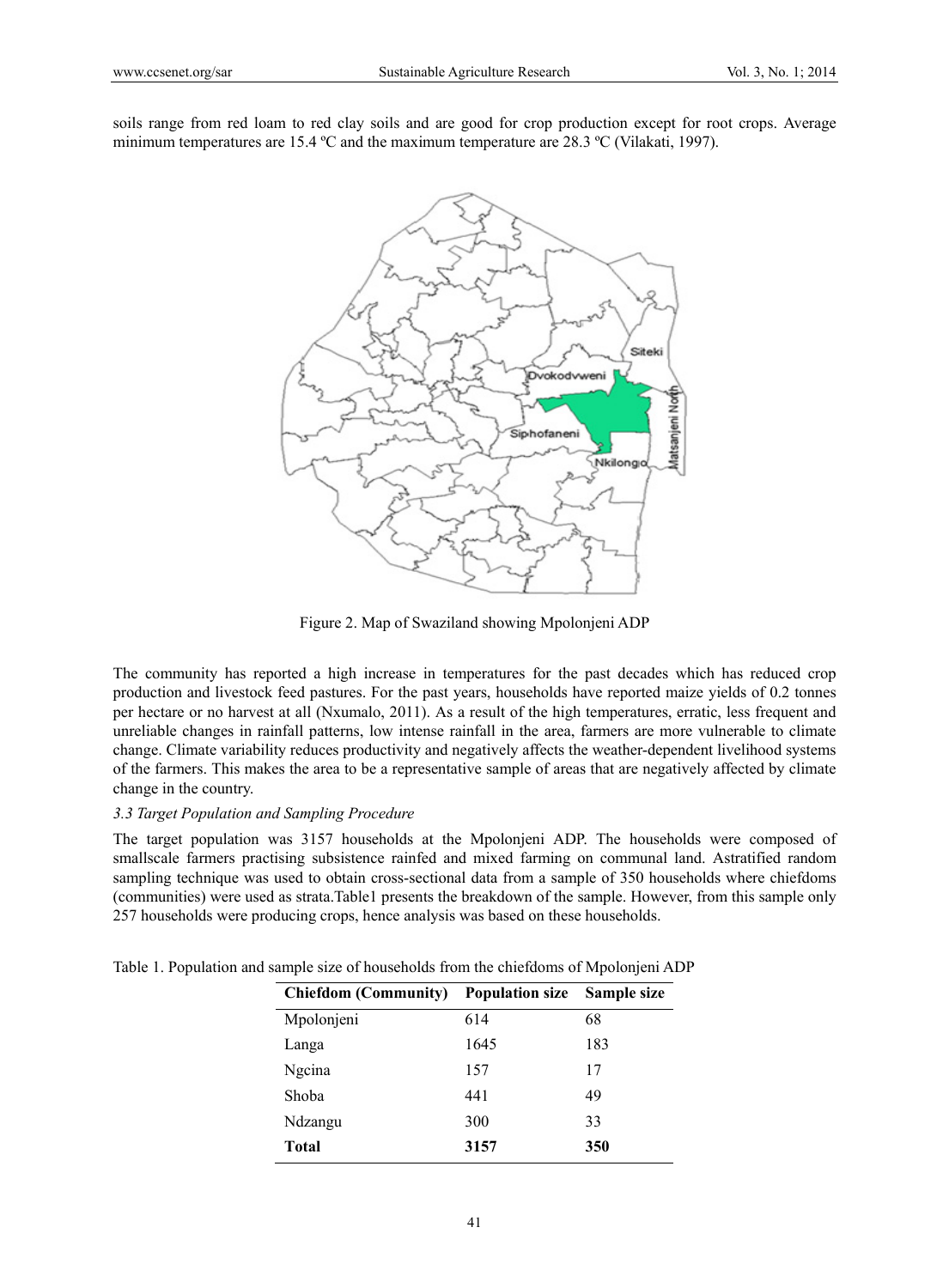# *3.4 Data Collection Procedures*

Data were obtained from 2011/2012 cropping season. The data were collected using personal interviews with an aid of a structured questionnaire. Secondary data from World Vision and Food Agriculture and Natural Resource Policy Analysis Network (FANRPAN) database which were collected in 1999 were also used.

## *3.5 Data Analysis*

A Cost-benefit analysis for the different adaptation strategies was conductedusing net present values (NPV) and internal rate of returns (IRR). A high NPV indicates the most efficient and economic adaptation strategy. Similarly an adaptation strategies with the highest IRR were the most economical compared to those with low IRR.

## *3.6 Analytical Framework*

The CBA focuses on the quantitative evaluation of climate change impacts on crops and allows for estimation of the net benefits of different adaptation options and is used to assess adaptation options when efficiency is the only decision making criteria. This involves calculating and comparing all the costs and benefits expressed in monetary terms (Bruin, 2010). This approach identifies the most economic adaptation strategy and allows ranking all the proposed strategies based on economic efficiency. Net present values are preferred because they discounts the future benefits to present values, whilst internal rate of returns are used to evaluate the most economic adaptation strategy. This can be done by;

i) Identifying the adaptation strategies employed in the communities.

ii) For each adaptation strategy, the total costs incurred when using that strategy and benefits were identified and to compute the net benefit for that particular adaptation strategy.

 $NB = \sum TB - \sum TC$ 

Where;

NB represents the net benefits (E)

TB represents the total benefits (E)

TC represents the total costs (E)

For adaptations that do not have direct costs and benefits, the shadow pricing and opportunity costs were used to quantify computed.

iii) The NPV as computed as;

The Net present Value = NPV =  $\sum$  (B<sub>t</sub> – C<sub>t</sub>) / (1 + r)<sup>t</sup>.

Where;

 $B_t$  = Total benefits in year t

 $C_t$  = Total costs in year t

 $r =$ Discount rate

 $(1+r)^t$  = Discount factor for year t

The adaptation strategy with a positive and highest NPV is the most economic and efficient. Sensitivity test was carried out, where the net benefit was discounted at 5%, 10% and 15%. The NPV was computed based on per hectare average returns. IRR is the discount rate at which NPV is zero. The strategy with the highest IRR is preferred.

## **4. Results and Discussion**

## *4.1 Descriptive Statistics of Respondents*

Table 2 presents the socioeconomic characteristics of household heads. The percentage of male headed households was 68.5%, hence 31.5% were females. This indicates that in the households, the final decision makers were males and this has an implication on decision making regarding adaptation strategies to climate change and farming practices.

According to Nhemachena and Hassan (2007), female headed households are more likely to take up adaptation options as most of rural farming is done by women, while men are based in towns and cities. Women therefore, have more farming experience and information on management practices and how to change these practices than men. However, women are particularly vulnerable to poverty and have less access to education than men.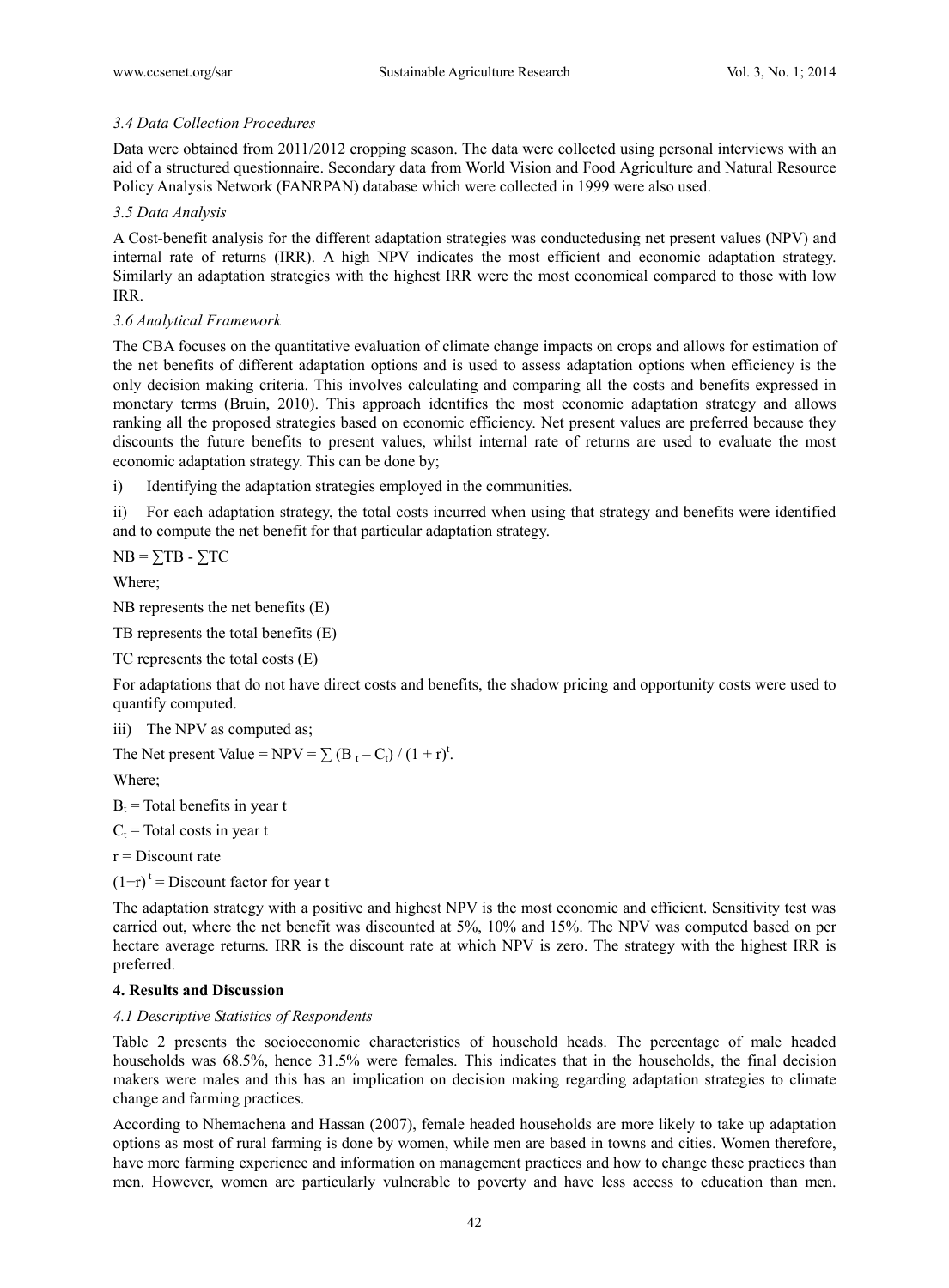Constitutionally in Swaziland, women control land and their finances, but contrary to this traditional social system discriminates against them and prevent them from owning and controlling land. Such discrimination to women can have a negative impact when adopting climate change strategies. This is because wealth and education are important determinates of adaptation strategies where wealth and education have a positive implication to adoption (Gbetibouo, 2009).

Considering the age of the household heads, 61.9% were above 50 years old. The majority of the household heads belong to non-active age group, which can have a negative bearing on adopting climate change adaptation strategies. This age group cannot provide much labour, but have farming experience.

| <b>Item</b>                              | Frequency    | Percentage |
|------------------------------------------|--------------|------------|
| <b>Sex</b>                               |              |            |
| Male                                     | 176          | 68.5       |
| Female                                   | 81           | 31.5       |
| Age group                                |              |            |
| 19 - 30 years                            | 7            | 2.7        |
| 31 - 40 years                            | 34           | 13.2       |
| $41 - 50$ years                          | 57           | 22.2       |
| Above 50 years                           | 159          | 61.9       |
| <b>Marital status</b>                    |              |            |
| Married                                  | 173          | 67.3       |
| Single                                   | 16           | 6.2        |
| Divorced                                 | 4            | 1.6        |
| Widowed                                  | 57           | 22.2       |
| Separated                                | 7            | 2.7        |
| <b>Education level of household head</b> |              |            |
| Illiterate                               | 143          | 55.6       |
| Primary school level                     | 44           | 17.1       |
| Junior secondary level                   | 35           | 13.6       |
| Senior secondary level                   | 24           | 9.3        |
| Professional college certificate         | 8            | 3.1        |
| University education                     | $\mathbf{1}$ | 0.4        |
| Adult education                          | 2            | 0.8        |
| Occupation                               |              |            |
| Full time farming                        | 99           | 38.5       |
| Salaried employment                      | 78           | 30.4       |
| Non agribusiness                         | 24           | 9.3        |
| Casual farm work                         | 20           | 7.8        |
| Casual off farm work                     | 1            | 0.4        |
| Household chores                         | 35           | 13.4       |

Table 2. Descriptive statistics of respondents in Mpolonjeni ADP ( $n = 257$ )

The percentage of married household heads was 67.3% and this implies that a major of the household heads had customary land property rights. The results indicate that full time farming is the major occupation despite the fact that it is subsistence farming. Moreover, most farming is rainfed as the results show that 96.9% of the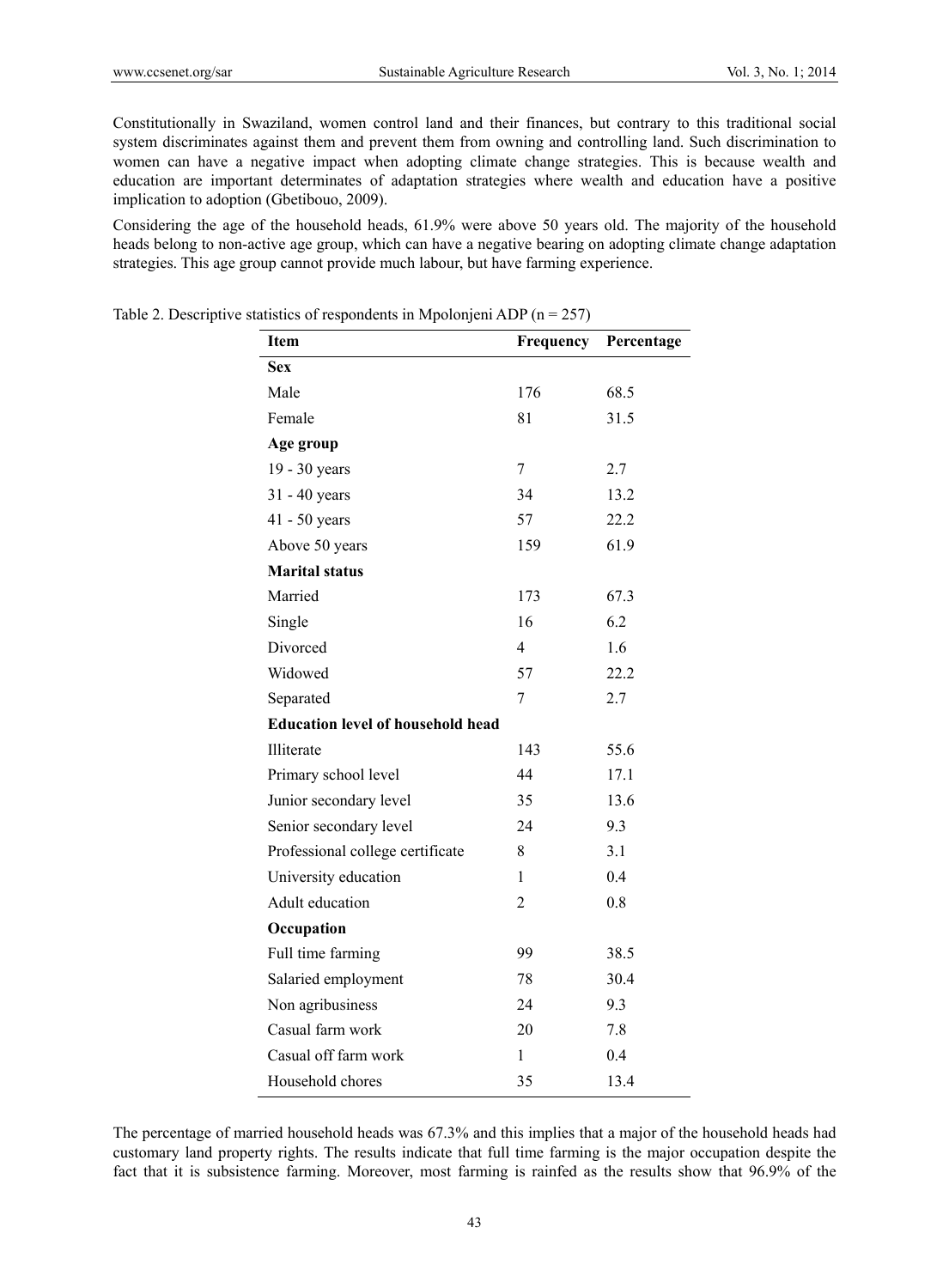households were not irrigating. The results show that more than half of the household heads were illiterate (55.6%) and this makes it difficult for most household heads to understand new farming systems and technologies. Analysis was done to identify the amount of land used for the different adaptation strategies. The results of the analysis are presented in Table 3 below.

|  |  |  |  |  | Table 3. Amount of land used for different adaptation strategies for 2011/2012 cropping season |  |  |  |
|--|--|--|--|--|------------------------------------------------------------------------------------------------|--|--|--|
|  |  |  |  |  |                                                                                                |  |  |  |

| <b>Item</b>                    | Area (ha) |
|--------------------------------|-----------|
| <b>Type of seed</b>            |           |
| Hybrid seeds                   | 300.0     |
| Traditional seeds              | 1061.0    |
| Total                          | 1361.0    |
| <b>Type of watering system</b> |           |
| Irrigation                     | 92.0      |
| Rainfed                        | 1269.0    |
| Total                          | 1361.0    |
| Minimum tillage                |           |
| Minimum tillage                | 207.0     |
| Convectional agriculture       | 1154.0    |
| Total                          | 1361.0    |
| Crop rotation                  |           |
| Groundnuts                     | 4.5       |
| Maize                          | 1361.0    |
| Total                          | 1365.5    |

From the results, 1361 ha are used for maize despite the fact that the maize yields are low in the region. Hybrid seed varieties in maize only cover 300 ha, while traditional varieties cover 1061 ha as households indicated to be using yields from previous crops as seeds for the next season. Crop rotation, where maize is rotated with groundnuts is not practiced by many households because the land used for groundnuts (4.5 ha) is far less than that used for maize (1361 ha). Minimum tillage is practiced on 207 ha while convectional cropping is on 1154 ha. From the cultivated land, 90.4% is used for maize (*Zea mays)*, 6.1% for cotton (*Gossypium spp*), 2.2% for beans (*Phaseolus vulgaris*), 0.7% for sorghum (*Sorghum bicolour*) and 0.3% for groundnuts (*Arachis hypogaea*) and 0.2% is for cowpeas (*Vigna unguiculata*).

#### *4.2 Adaptation Strategies Employed by Households*

Sofoluwe, Tijani and Baruwa (2011) indicated that agriculture is negatively affected by climate change, while adaptation reduces the impact and increase resilience to climate change such that those farmers who adapt are less vulnerable to these negative impacts of climate change. Adaptation strategies employed by households are indicated on Table 4. Although the majority of the households interviewed claimed to be using one or more types of adaptation option only 4.7% were not using adaptive measures.

The results indicate that the majority (68.9%), of the households were adapting by using drought resistant varieties, early planting (66.9%) and late planting was used by 42.0%. This suggests lack of access to improved varieties due to financial constraints or unavailability in the area. Sixty six percent of the households were taking advantage of the early rains as indicated by the results compared to late planting. Depending on the crop maturity days, early planting can ensure that critical plant growth stages do not coincide with very harsh climatic conditions. However shortage of farm machinery might be a major cause of those who did not adopt this option.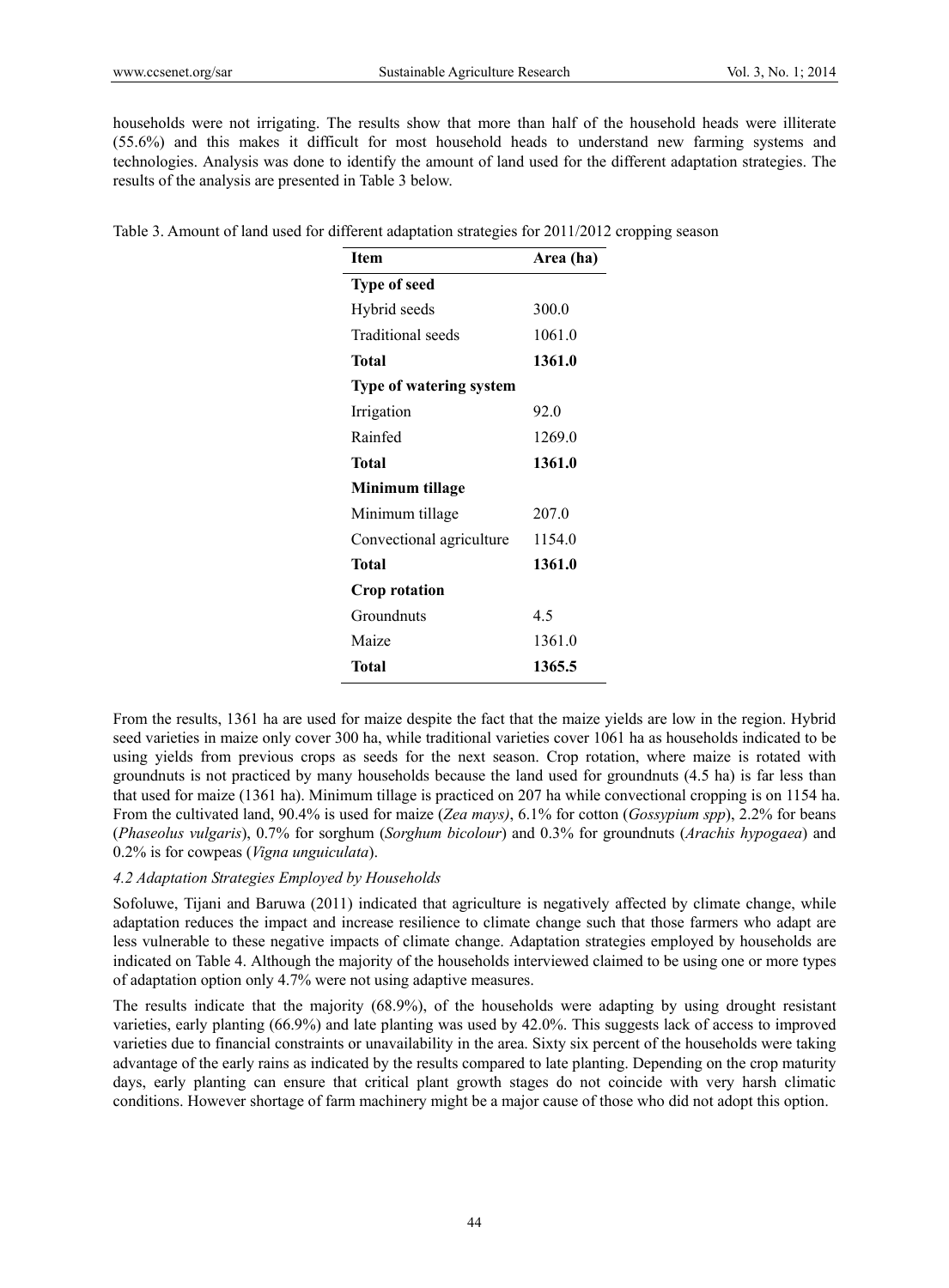| <b>Adaptation strategy used</b> | <b>Frequency</b> | Percentage | Frequency     | Percentage    |
|---------------------------------|------------------|------------|---------------|---------------|
|                                 | (Did use)        | (Did use)  | (Did not use) | (Did not use) |
| Drought resistant varieties     | 177              | 68.9       | 80            | 31.1          |
| Early planting                  | 172              | 66.9       | 85            | 33.1          |
| Late planting                   | 108              | 42.0       | 149           | 58.0          |
| Minimum tillage                 | 32               | 12.5       | 225           | 87.5          |
| Crop rotation                   | 47               | 18.3       | 210           | 81.7          |
| Mulching                        | 22               | 8.6        | 235           | 91.4          |
| Irrigation                      | 8                | 3.1        | 249           | 96.9          |
| Switching crops                 | 17               | 6.6        | 240           | 93.4          |
| Intercropping                   | 84               | 32.7       | 173           | 67.3          |
| No adaptation                   | 12               | 0.0        | $\theta$      | 4.7           |

#### Table 4. Adaptation strategies used by households in response to climate change and variability

Adaptation strategies that received the least responses were mulching, irrigation, crop rotation and minimum tillage. Irrigation involves high capital investment, which can be a challenge to most rural households because of poor financial background. The strategy also needs a good, reliable water source, which is not the case at Mpolonjeni as there are no major rivers nearby and water harvesting by earth dams has not been fully exploited.

## *4.3 Cost Benefit Analysis*

4.3.1 Cost Benefit Analysis for Adapting by Shifting Crops From Maize to Drought Tolerant Crops

A minimal (6.6%) number of households reported that they have adapted to climate change by shifting to drought resistant crops. These were sorghum, cotton and beans. However, they still do not grow these crops at larger scales and so maize still dominates because it is a staple crop. The results are presented in Table 5. The crop that has the highest NPV is cotton and this implies that when planting cotton, the benefits would be more than the costs by E1864.40 for each household while maize will give E14.40 on average. Compare with maize all the other crops had higher net present values. It is suggested that households should consider switching maize for drought tolerant crops based on the computed NPV. However this has to be compare to the other strategies. The sensitivity analysis shows that even if the discounts rate can change to 5 or 15% the NPV for the different crops still be positive.

| Crop       | TС      | TR      | <b>NB</b> | IRR% | <b>NPV 10%</b> | <b>NPV 5%</b> | <b>NPV 15%</b> |
|------------|---------|---------|-----------|------|----------------|---------------|----------------|
|            | (E'000) | (E'000) | (E'000)   |      | (E)            | (E)           | (E)            |
| Maize      | 542.0   | 563.5   | 21.5      | 96.2 | 14.4           | 15.1          | 13.7           |
| Sorghum    | 5.6     | 9.3     | 3.7       | 6.1  | 283.3          | 296.8         | 271.0          |
| Cotton     | 148.3   | 338.0   | 189.7     | 43.9 | 1864.4         | 1953.2        | 1783.3         |
| Drybeans   | 3.3     | 14.1    | 11.4      | 23.7 | 292.2          | 306.1         | 279.5          |
| Groundnuts | 3.5     | 4.9     | 1.4       | 72.4 | 284.6          | 298.5         | 272.2          |
| Cowpeas    | 0.2     | 1.1     | 0.9       | 19.0 | 2523           | 264.3         | 241.3          |

Table 5. Net present value and internal rate of returns for switching crops from maize to drought tolerant crops

The IRR for cotton, dry beans , groundnuts and cowpeas are higher than that of maize and this implies that they are more beneficial than maize.

4.3.2 Cost Benefit Analysis for Using Drought Resistant Crop Varieties Over Traditional Varieties

The NPV for these varieties is calculated based on the average revenue for those using drought resistant crop varieties and those producing their own traditional seeds.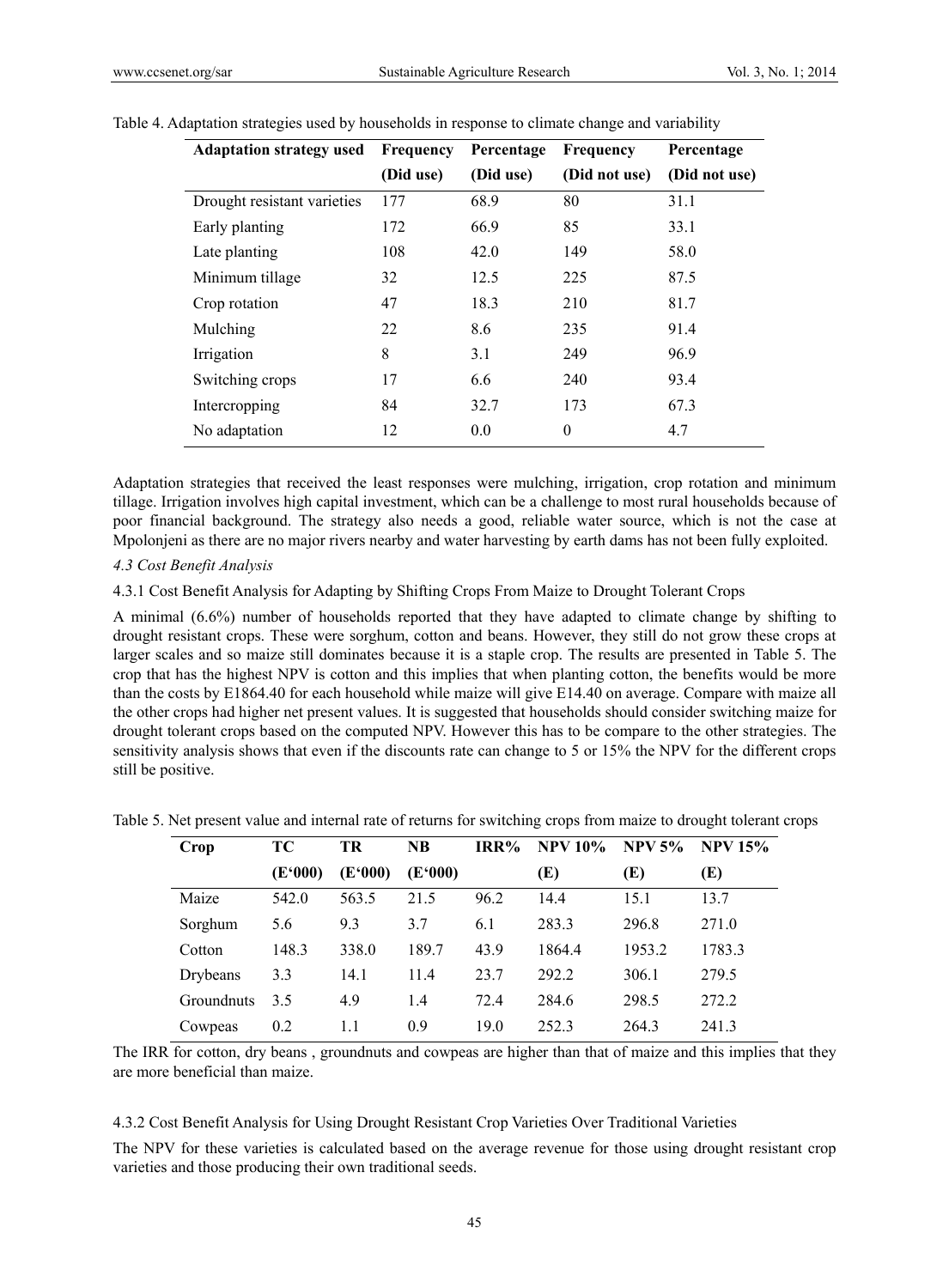The NPV for those producing their own seeds was lower than those using drought resistant varieties (Table 6). This is because most rural households are financially challenged and they cannot afford most the inputs including hybrid varieties. The households are using the previous harvest as seeds for the next season. The results show that the NPV for using drought resistant crops is higher than the NPV for using traditional seeds. The sensitivity analysis also shows that drought resistant varieties have higher NPV. The IRR for drought resistant varieties is higher than traditional seeds.

| <b>Adaptation system</b>       | TC      | TR                  | <b>NB</b> |           | IRR NPV (10%) NPV (5%) NPV (15%) |      |      |
|--------------------------------|---------|---------------------|-----------|-----------|----------------------------------|------|------|
|                                | (E'000) | $(E'000)$ $(E,000)$ |           | $($ %)    | Œ                                | (E)  | (E)  |
| Drought tolerant variety 299.4 |         | 306.5               | 71        | 97.6 21.7 |                                  | 22.7 | 20.8 |
| Traditional seeds              | 246 0   | 257.0               | 11 0      | 96.0 12.3 |                                  | 12.9 | 11 8 |

Table 6. Net present values and internal rate of returns for using drought resistance varieties

4.3.3 Cost-Benefit Analysis for Using Irrigation Compared to Non-Irrigation

Table 7 shows the NPV and IRR for irrigated and non-irrigated maize. The NPV for irrigation was more than rainfed, indicating that those who were irrigating had more revenue than those not irrigating. The households use fuel engines to supplement rainfall during the planting season. The reason might be that irrigation requires high initial cost which rural subsistence farmers cannot afford. This would require household to get loans and credits from financial institutions in order to afford an irrigation system. Such services are not easily provided to dry land farming because they have no collateral. The area does not have major rivers nearby, such that sourcing irrigation water become expensive. The few that are irrigating rely on earth dams and seasonal streams. Acquiring a good and sustainable irrigation system would need the intervention of government and non-governmental organisations because of the high cost involved. The IRR shows that for the cost to equal the returns, the discount rates should be changed to over 90%. This shows these strategies cannot be easily affected by changes in discount rates.

| <b>Adaptation system TC</b> |         | TR    | NB.                      |      | IRR NPV 10% NPV 5% NPV15% |      |       |
|-----------------------------|---------|-------|--------------------------|------|---------------------------|------|-------|
|                             | (E'000) |       | $(E'000)$ $(E'000)$ $(%$ |      | (E)                       | Œ)   | (E)   |
| Irrigation                  | 127.2   | 1718  | 44.6                     |      | 74.0 440.3                | 4513 | 403.6 |
| Rainfed                     | 3917    | 434.8 | 43.1                     | 90 O | 30.8                      | 323  | 28.3  |

Table 7. Net present value and internal rate of returns for irrigation

## 4.3.4 Cost-Benefit Analysis for Crop Rotation

Households (18.3%) indicated that there are using crop rotations as an adaptation strategy. Crop rotation was done with groundnuts and maize. Groundnuts being legumes add nitrogen to the soil, therefore increasing the soil fertility. Shadow pricing was used to estimate the amount of fertility change brought by legumes fixing nitrogen. This is calculated as a proportion of the fertilizer applied by the households per hectare. Average amount of fertilizer applied by the households is 75 kg/ha and assuming that the legume will reduce the amount applied by 30%. The net benefit would be E157.50/ha. The net revenue is increased by E708.75.

Table 8. Net present value and internal rate of returns for rotating maize and groundnuts

| <b>Adaptation strategy</b> | TC.     | TR    | NB.                              |      | <b>IRR</b> NPV 10% NPV 5% NPV 15% |       |       |
|----------------------------|---------|-------|----------------------------------|------|-----------------------------------|-------|-------|
|                            | (E'000) |       | $(E'000)$ $(E'000)$ $(\%)$ $(E)$ |      |                                   | (E)   | (E)   |
| Maize                      | 542.0   | 563.5 | 21.5                             | 96.2 | 144                               | 151   | 13.2  |
| Groundnuts                 | 35      | 49    | 14                               | 72 O | 284.6                             | 298.5 | 260.9 |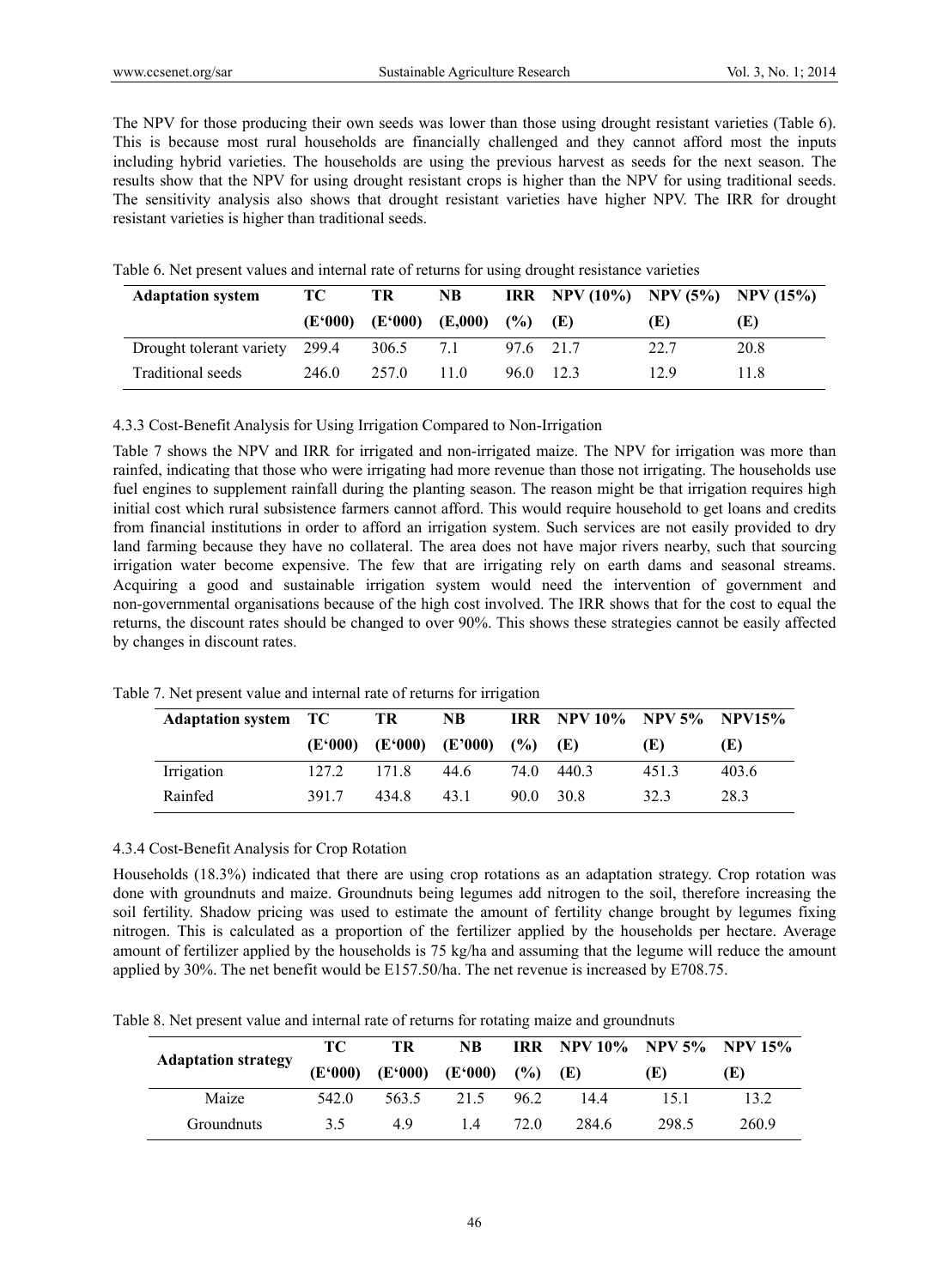## 4.3.5 Cost Benefit Analysis for Minimum Tillage

Minimum tillage reduces the cost of ploughing and conserves moisture. These improved the water holding capacity for the soil, reduce evaporation and make more water available for the plants. However, most households are not using the right implement for minimum tillage such that the benefits are not maximised. Households are using hand hoes for digging and this makes the plant roots not to be deep enough, such that during very hot days, the plants easily wilt.

Table 9. Net present value and internal rate of returns for minimum tillage in maize field

|                            | TС      | TВ    | NB                       |      | IRR NPV 10% NPV 5% NPV 15% |      |      |
|----------------------------|---------|-------|--------------------------|------|----------------------------|------|------|
| <b>Adaptation strategy</b> | (E'000) |       | $(E'000)$ $(E'000)$ $(%$ |      | (E)                        | Œ)   | (E)  |
| Minimum tillage            | 90.5    | 100.6 | 10.1                     | 90.0 | 44.0                       | 46.1 | 42.1 |
| Convectional tillage       | 451.5   | 463.0 | 11.5                     | 81.0 | 91                         | 95   | 8.7  |

To compare all the strategies, a summary of the NPV are presented in Table 10. The results indicate that planting drought tolerant crops was the strategy with the highest NPV, where maize was switched with cotton.

Table 10. Net present value and internal rate of returns for all adaptation strategies

| <b>Adaptation strategy</b>           | $IRR(\% )$ | NPV(E)  |
|--------------------------------------|------------|---------|
| Switching crops (sorghum)            | 6.05       | 1864.37 |
| Switching crops (cotton)             | 43.9       | 283.33  |
| Switching crops (dry beans)          | 23.4       | 292.16  |
| Switching crop (groundnuts)          | 72.4       | 284.60  |
| Switching crops (cowpeas)            | 97.6       | 252.27  |
| Irrigation                           | 74.0       | 440.34  |
| Crop rotation (maize and groundnuts) | 97.9       | 284.60  |
| Minimum tillage                      | 90.0       | 43.99   |
| Drought resistance varieties         | 72.0       | 21.67   |

Note: maize is the reference point,  $NPV = 14.4$  at 10% discount rate.

## **5. Conclusions and Recommendations**

## *5.1 Conclusion*

The most economic adaptation strategy is switching from maize to drought tolerant crops such as cotton, sorghum, dry beans. Crop rotation also gives a high NPV. Irrigation shows a high net present value, but households need government intervention as the cost of constructing irrigation systems as construction costs are high.

## *5.2 Recommendations*

Not all adaptation strategies are economical, so households should consider those that have higher benefits and practical in their situations. It is recommended that households should consider planting drought tolerant crops such as cotton, sorghum, dry beans. These crops are marketable and they should sell them to buy maize as it is the staple crop. Irrigation can also be exploited as household should build earth dams to harvest water during heavy rainfall days to supplement rainwater during dry critical growth stages of their crops. Households should exploit all these adaptation strategies to full capacity in order to realise their benefits. As households have financial constraints, they should focus more on those that have lower costs such as switching crops, crop rotation, minimum tillage and drought resistant varieties.

## **Acknowledgements**

The authors would like to acknowledge Food, Agriculture, and Natural Resources Policy Analysis Network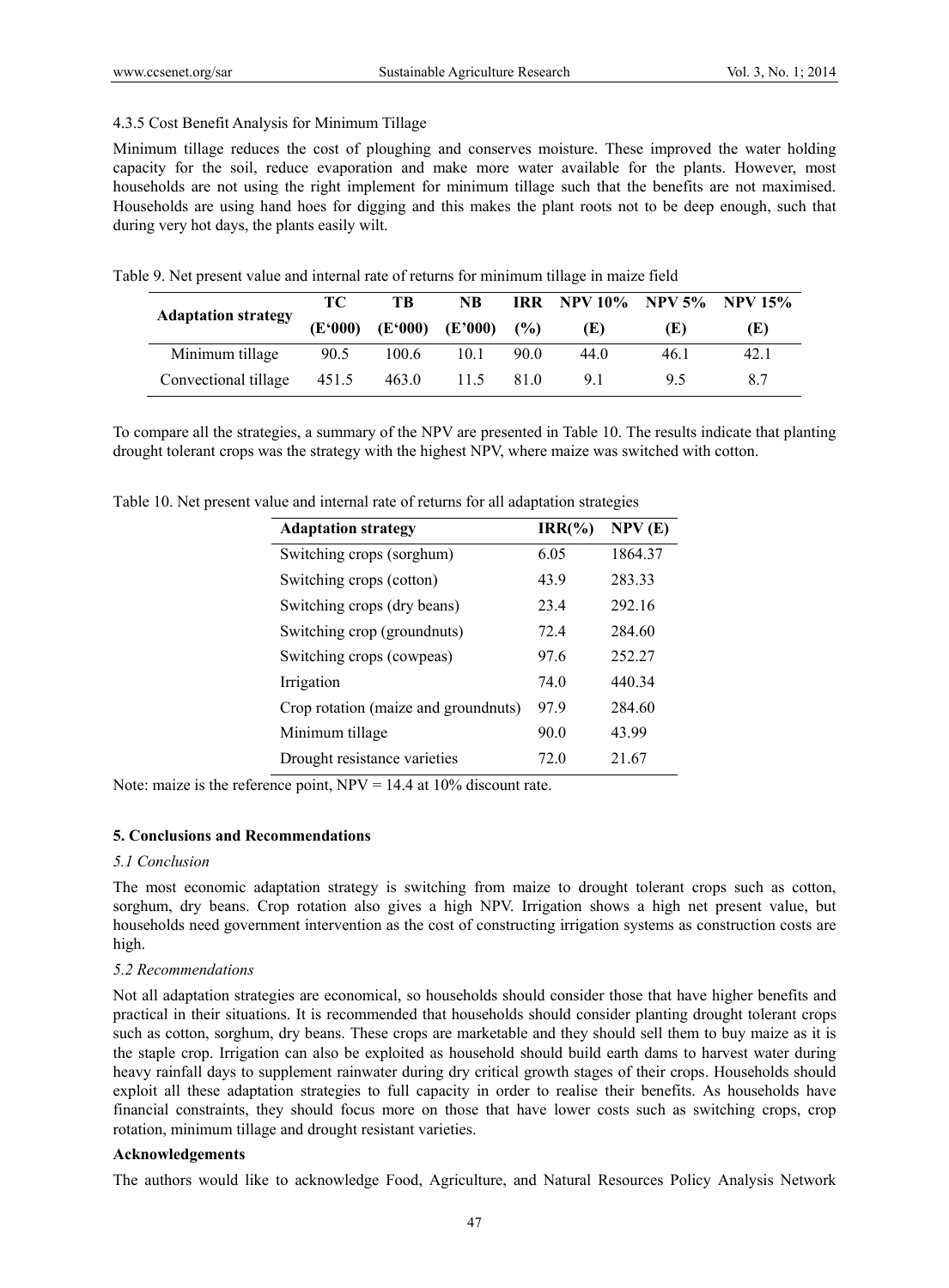(FANRPAN) for providing financial support for the research.

### **References**

- Aydinalp, C., & Cresser, M. S. (2008). The Effect of Global Climate Change on Agriculture. *American- Eurasian Journal of Agriculture and Environmental Science, 3*(5), 672-676.
- Brown, R. (2011). Parliamentary Role and Relationship in Effectively Addressing Climate Change Issues-Swaziland, January 2011, Mbabane, Swaziland.
- Bruin, K. (2011). An Economic Analysis of Adaptation to Climate Change under Uncertainty. Unpublished Doctoral Dissertation, University of Wageningen, the Netherlands.
- Bryan, E., Akpula, W., Ringler, C., & Yesuf, M. (2008). Global Carbon Markets, Are There Opportunities for Sub-Saharan Africa? IPFRI discussion paper.Washington D.C.
- Burton, I., Huq, S., Lim, B., Pilifosova, O., & Schipper, E. L. (2002). From impacts assessment to adaptation priorities: the shaping of adaptation policy. *Climate Change Policy, 2*, 145-159. http://dx.doi.org/10.1016/S1469-3062 (02)00038-4
- Callaway, J. M. (2003). Adaptation Benefits and Costs-Measurement and PolicyIssues Working Party on Global and Structural Policies.
- Clair, S. B., & Lynch, J. P. (2010). The Opening of Pandora's Box: Climate ChangeImpacts on Soil Fertility and Crop Nutrition in Developing Countries. *Journal of Plant Soil, 335*, 101-115. http://dx.doi.org/10.1007/s11104-010-0328-z
- Crosson, P. (1997). Impacts of Climate Change on Agriculture. Recourses for the Future. Climate Issues Briefs No: 4.
- Food and Agriculture Organization of the United Nations (FAO). (1996). Rome declaration on world food security.World Food Summit, 13-17 Nov. 1996, Rome, Italy.
- Food and Agriculture Organization of the United Nations (FAO). (2008). Climate-Related Trans-Boundary Pests and Diseases.Climate Change, Energy and Food, High Level Conference on Food Security; The Challenges of Climate Change and Bioenergy, 3-5 June 2008, Rome, Italy.
- Gamedze, M. (2006). Climate Change Vulnerability and Adaptation Assessments inSwaziland. UNFCCC African Regional Workshop on Adaptation, 21-23 September 2006, Accra, Ghana.
- Gbetibouo, G. A. (2009). Understating Farmers' Perceptions and Adaptation to Climate Change and Variability: The Case of the Limpopo Basin. IFPRI, Discussion Paper, Washington, DC, International Food Policy ResearchInstitute.
- Hachigonta, S. (2012). Generating Policy Options for Climate Change Adaptations.Swaziland Common Vision Workshop, Luyengo, Swaziland.
- International Panel on Climate Change (IPCC). (2007). Global Warming. IPCC, Group I&II. Retrieved from http://www.aususa.org/global\_warming/science\_and\_impact/science/findings, 25/11/2012
- Kingston, G. (2001). Cost Benefit Analysis in Theory and Practice. *Australian Economic Review, 34*(4), 478-487. http://dx.doi.org/10.1111/1467-8462.00217
- Manyatsi, A. M., Mhazo, N., & Masarirambi, M. T. (2010). Climate Variability and Change as Perceived by Rural Communities in Swaziland. *Research Journal of Environmental and Earth Sciences, 2*(3), 165-170.
- Mudzonga, E. (2011). *Farmers' Adaptation to Climate Change in Chivu of Zimbabwe*. Trade and Development Studies Centre, Belgravia, Harare, Zimbabwe.
- Nhemachena, C., & Hassan, R. M. (2007). Micro-level Analysis of Farmers'Adaptations toClimate Change in Southern Africa. IFPRI Discussion Paper No 714, Washington, DC.
- Nxumalo, D. N. (2012). Community- perceived Household Vulnerability to Poverty in Mpolonjeni, Swaziland. Unpublished Master's thesis, University of Venda, South Africa.
- Sathaye, J., & Christensen, J. (1998). Mitigation and Adaptation Cost Assessment: Methods and Approach Use. UNEP Collaborating Centre on Energy and Environment, Riso National Laboratory, Denmark.
- Schipper, E. L. F. (2007). Climate Change Adaptation and Development: Exploring the Linkages. Tyndall Centre Working Paper No. 107 July 2007.
- Smith, B., & Pilifosova, O. (2001). Adaptation to climate change in the context of sustainable development and